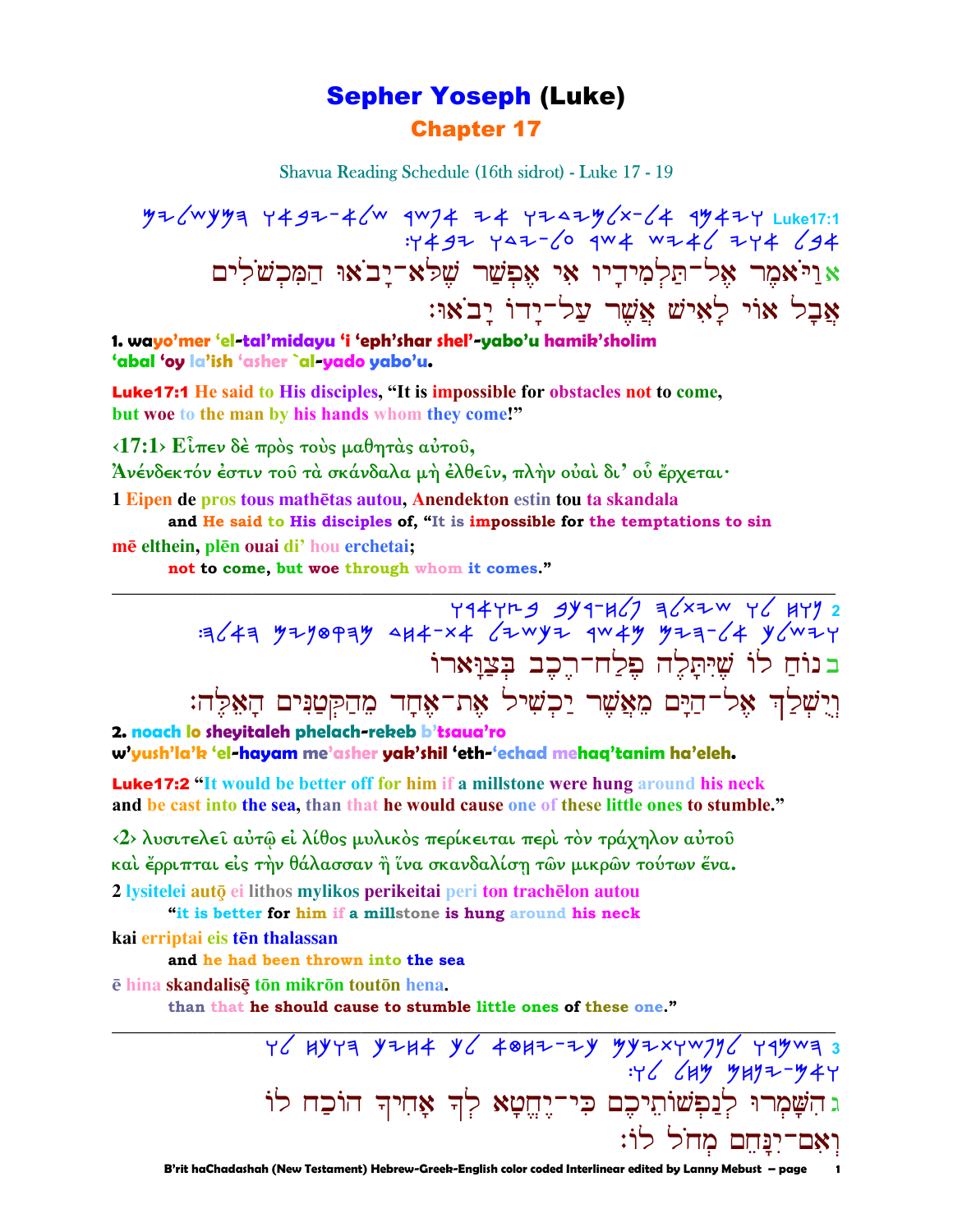#### 3. hisham'ru l'naph'shotheykem ki-yecheta' l'ak 'achiak hokach lo w'im-yinachem m'chol lo.

**Luke17:3** "Take heed to yourselves! If your brother sins against you, rebuke him, and if he remorseful, forgive him."

<3> προσέχετε έαυτοίς. έαν αμάρτη ο αδελφός σου επιτίμησον αυτώ, και έαν μετανοήση άφες αύτω.

3 prosechete heautois, ean hamarte ho adelphos sou epitimeson auto,

"Pay attention to yourselves. If sins your brother, rebuke him,

kai ean metanoese aphes auto.

and if he repents forgive him."

דוכי־יֵחֱטָא לִדְ שֵׁבַע פִּעָמִים בַּיּוֹם וְשָׁב אֵלֶיךְ שֶׁבַע פְּעָמִים בַּיּוֹם וְאָמַר נִחָמְתִּי וּמַחַלְתַּ לֹוֹ:

4. w'ki-yecheta' l'ak sheba` p'`amim bayom w'shab 'eleyak sheba` p'`amim bayom w'amar nicham'ti umachal'at lo.

**Luke17:4 "And if he sins against you seven times in a day** and repents to you seven times in a day and says, 'I am remorseful,' forgive him."

 $\langle 4 \rangle$  και έαν έπτάκις της ημέρας αμαρτήση είς σέ

καὶ ἐπτάκις ἐπιστρέψη πρὸς σὲ λέγων, Μετανοῶ, ἀφήσεις αὐτῶ.

4 kai ean heptakis tēs hēmeras hamartēsē eis se

"and if seven times during the day he sins against you

kai heptakis epistrepsē pros se legōn, Metanoō, aphēseis autō.

and seven times he turns around to you saying, I repent, you shall forgive him."

### $79944$  496 7743 94443-64 92426 43 4494245 הוַיֹּאמִרוּ הַשָּׁלִיחִים אָל־הָאָדוֹן הוֹסֵף לָנוּ אֵמוּנַה:

5. wayo'm'ru hash'lichim 'el-ha'Adon hoseph lanu 'emunah.

**Luke17:5** The apostles said to the Adon (Master), "Add to our faith!"

 $\langle 5 \rangle$  Και είπαν οι απόστολοι τω κυρίω, Πρόσθες ήμιν πίστιν.

5 Kai eipan hoi apostoloi tō kyriō, Prosthes hēmin pistin.

and said the apostles to the Master, "Add to us faith."

 $1111y$   $177y4$   $79y$   $111y$   $111y$   $111y$   $111y$   $111y$   $111y$   $111y$   $111y$   $111y$   $111y$   $111y$ 24909 x4I9 99949-64 7994x I4 64999  $xyy$  oywxy y  $74$  yyxg z xway ו וַיֹּאמֶר הַאֲדוֹן לוּ־הַיִתַה לַכֶם אֱמוּנַה כִּגַרְגַּר החרדל אז תאמרו אל־השקמה היאת העקרי וְהִשַּׁתְלִי בִּתוֹדְ הַיַּם וְתִשְׁמַע לַכֶם:

6. wayo'mer ha'Adon lu-hay'thah lakem 'emunah k'gar'gar hachar'dal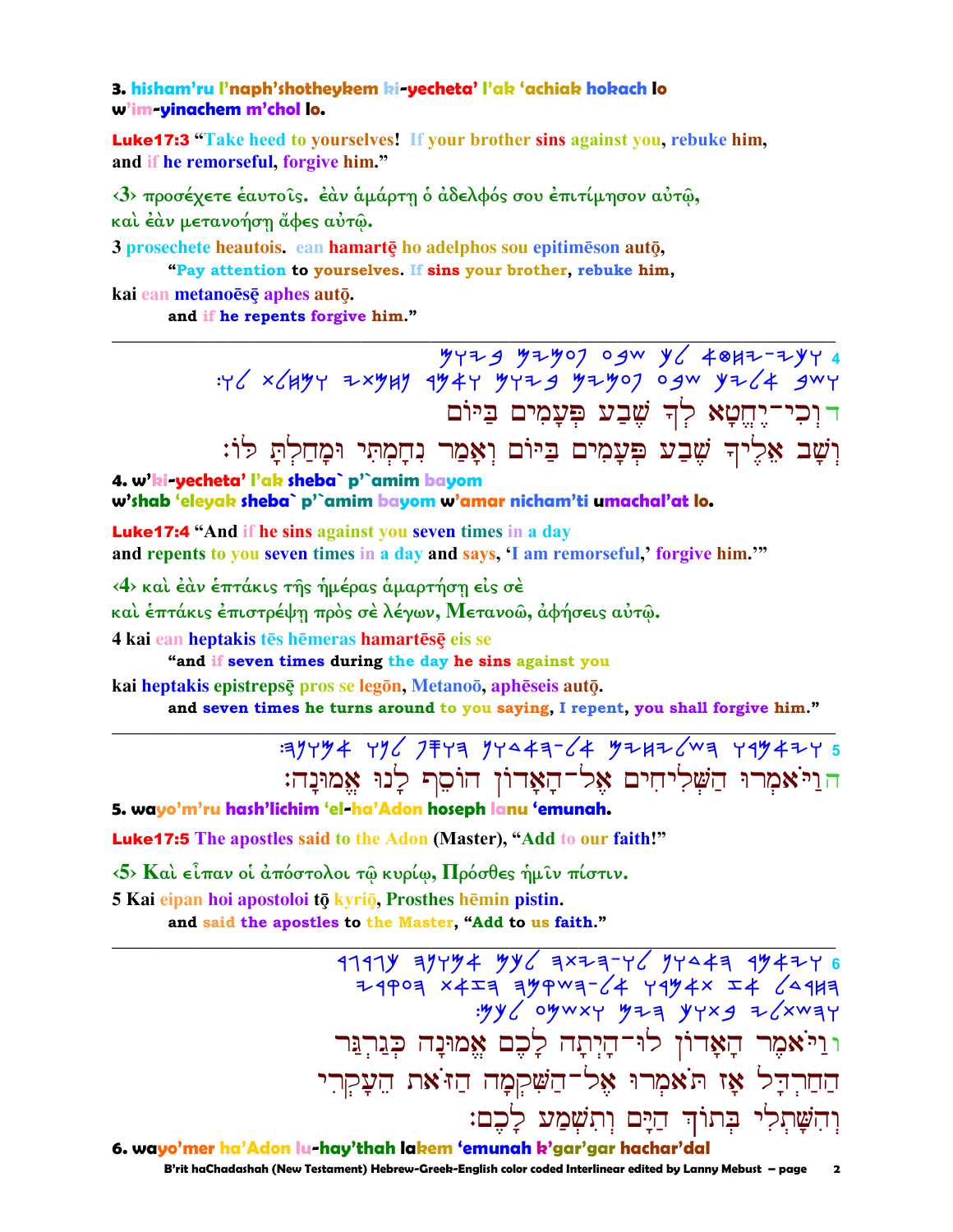### 'az to'm'ru 'el-hashiq'mah hazo'th he`aq'ri w'hishath'li b'tho'k hayam w'thish'ma`lakem.

**Luke17:6** And the Adon (Master) said, "If you had faith like a mustard seed, then you shall say to this mulberry tree. Be uprooted and be transplanted in middle of the sea', and it should hear you."

«6» είπεν δέ ο κύριος, Εί έχετε πίστιν ως κόκκον σινάπεως, ελέγετε ἂν τη συκαμίνω Γταύτη], Εκριζώθητι και φυτεύθητι έν τη θαλάσση· και υπήκουσεν αν υμιν. 6 eipen de ho kyrios, Ei echete pistin hōs kokkon sinapeōs,

and said the Master, "If you have faith like a seed of mustard, elegete an tē sykaminō [tautē], Ekrizōthēti kai phyteuthēti

you would have said to this mulberry tree, "Be uprooted and be planted en tē thalassē; kai hypēkousen an hymin.

in the sea. And it would have obeyed you."

 $: 9777$  3/3-3 43 43 44 44 344 זמִי בָכֶם אֲשֶׁר לוֹ עָבֶד חֹרֵשׁ אוֹ רֹעָה אֲשֶׁר יָבֹא מִן־הַשָּׂדֶה וְאַמַר אֶלֵיוּ מַהֵר גִּשַׁה־הֵנַּה וְהַסֶב:

7. mi bakem 'asher lo `ebed choresh 'o ro`eh 'asher yabo' min-hasadeh w'amar 'elayu maher g'shah-henah w'haseb.

**Luke17:7** "Which one of you, who has a servant that plows or shepherds, when comes from the field, would say to him, 'Quickly, come over here and recline?"

<7> Τίς δέ έξ ύμων δούλον έχων άροτριώντα ή ποιμαίνοντα, δς είσελθόντι έκ του άγρου έρει αύτω, Εύθέως παρελθών άνάπεσε, 7 Tis de ex hymon doulon echon arotrionta e poimainonta,

"but who among you having a servant plowing or tending sheep,

hos eiselthonti ek tou agrou erei autō.

who having come in from the field shall say to him,

Eutheos parelthon anapese,

'Immediately having come beside, lie down,""

 $y + y \times y$  1147 9103 ×4714 76 741 776 746 747 463 9144<br>
Ext-y xt-xwy x(y 47 xyxw(y (y 46 +x+(y-y 4 40 +yx4wy חהֲלֹא יֹאמַר אֶלִיו הָכֵן לִי אֲרוּחַת הָעֶרֶב וַחֲגֹר מָתְנֶיךָ וִשְׁרֵתְנִי עַד אָם־כִּלְיתִי לֵאֶכֹל וְלְשָׁתּוֹת וְאַכַלְתַּ וְשַׁתִיתַ גַּם־אַתַּה: 8. halo' yo'mar 'elayu haken li 'aruachth ha`ereb wachagor math'neyak w'sharatheni `ad 'im-kilithi le'ekol w'lish'toth w'akal'at w'shathitah gam-'atah.

Luke17:8 "Would he not say to him, 'Prepare the meal at the evening for me, and put on your belt and serve me until I have finished eating and drinking. Then you may eat and drink as well?"

<8> άλλ' ούχὶ έρεῖ αὐτῷ, Έτοίμασον τί δειπνήσω καὶ περιζωσάμενος διακόνει μοι έως φάγω καὶ πίω, καὶ μετὰ ταῦτα φάγεσαι καὶ πίεσαι σύ;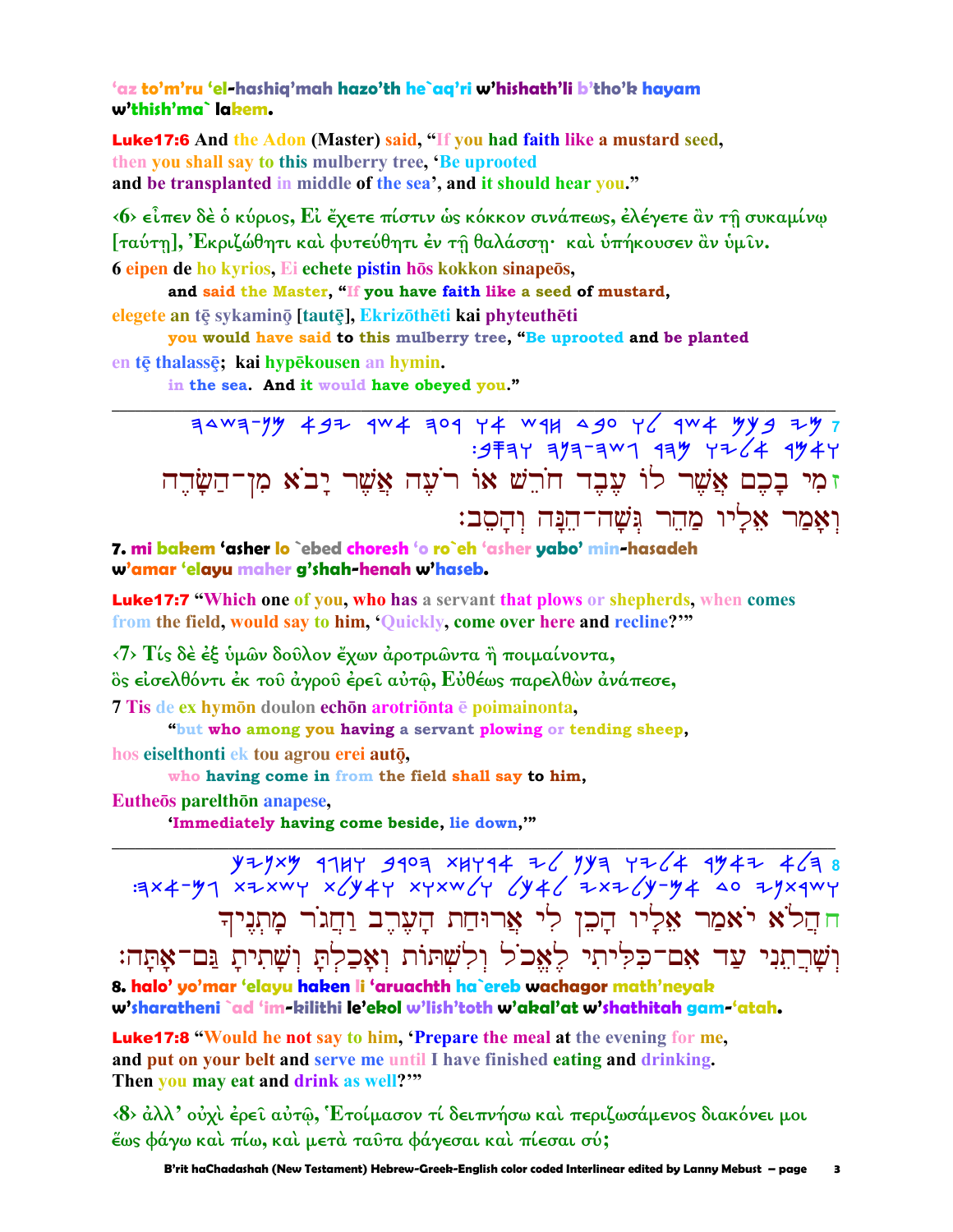8 all'ouchi erei autō, Hetoimason ti deipnēsō

"but shall he not say to him, 'Prepare something that I may eat

kai perizōsamenos diakonei moi heōs phagō kai piō,

and having wrapped an apron about yourself serve me until I eat and drink, kai meta tauta phagesai kai piesai sy?

and after these things, may eat and drink you?"

טהֵנֵם יוֹדֶה לַעֲבֶד עַל־אֱשֶׁר עַשַׂה מִצְוַתוֹ אַמַרְתִּי לֹא:

9. hagam yodeh la`ebed `al-'asher `asah mits'watho 'amar'ti lo'.

**Luke17:9** "Would he also thank the servant for performing his command? I say No!"

<9> μή έχει χάριν τω δούλω ότι έποίησεν τα διαταχθέντα;

9 mē echei charin tō doulō

"surely he does not have gratitude to the servant

hoti epoiesen ta diatachthenta?

because he did the things having been commanded?"

 $79\frac{y}{4}$   $4\frac{y}{2}$   $7\frac{y}{10}$   $4\frac{y}{2}$   $4\frac{y}{2}$   $4\frac{y}{2}$   $4\frac{y}{2}$   $4\frac{y}{2}$   $4\frac{y}{2}$   $10$ : YYZWO YYZ 6 6843-X4 P9 ZY YS 620YY-YZ4 YZASO YYHY4 יכֵּן נַּם־אַתֶּם אַחֲרֵי עֲשׂוֹתִכֵם אֵת כָּל־אֲשֵׁר צַוֵּיתֵם אָמְרוּ אֲנַחְנוּ עֲבָדִים אִין־מוֹעִיל בַּם כִּי רַק אֶת־הַמְטַל עַלֵינוּ עַשִׂינוּ:

10. ken gam-'atem 'acharey `asoth'kem 'eth kal-'asher tsuueythem 'im'ru 'anach'nu `abadim 'eyn-mo`il bam ki raq 'eth-hamutal `aleynu `asinu.

Luke17:10 "Likewise, you also, when you have done all that you were commanded, say, 'We are servants with no benefit in it because we have only done what was imposed on us."

<10> ούτως και υμείς, όταν ποιήσητε πάντα τα διαταχθέντα υμίν, λέγετε ὄτι Δοῦλοι ἀχρεῖοί ἐσμεν, ὃ ὦφείλομεν ποιῆσαι πεποιήκαμεν. 10 houtos kai hymeis, hotan poiesete panta ta diatachthenta hymin,

"so also you, when you do all the things having been commanded you, legete hoti Douloi achreioi esmen, ho opheilomen poiesai pepoiekamen.

say, useless servants we are, what we were obligated to do we have done."

## $1/2$   $1/3$   $1/4$   $1/4$   $1/4$   $1/4$   $1/4$   $1/4$   $1/4$   $1/4$   $1/4$   $1/4$   $1/4$   $1/4$   $1/4$   $1/4$   $1/4$   $1/4$   $1/4$   $1/4$   $1/4$   $1/4$   $1/4$   $1/4$   $1/4$   $1/4$   $1/4$   $1/4$   $1/4$   $1/4$   $1/4$   $1/4$   $1/4$   $1/4$   $1/4$   $1/4$   $1/4$ יאַוַיִהִי בִלֵכְתּוֹ יִרוּשָׁלַם וְהוּא עֹבֶר בֵּין שֹׁמְרוֹן וְהַנָּלִיל:

11. way'hi b'lek'to Y'rushalayim w'hu' `ober beyn Shom'ron w'haGalil.

**Luke17:11** And it came to pass on his way to Yerushalayim, He was passing between Shomron and the Galil.

<11> Και έγένετο έν τω πορεύεσθαι είς Ιερουσαλήμ και αύτος διήρχετο διά μέσον Σαμαρείας και Γαλιλαίας.

11 Kai egeneto en tō poreuesthai eis Ierousalēm kai autos diērcheto and it came about while he goes to Jerusalem and he was traveling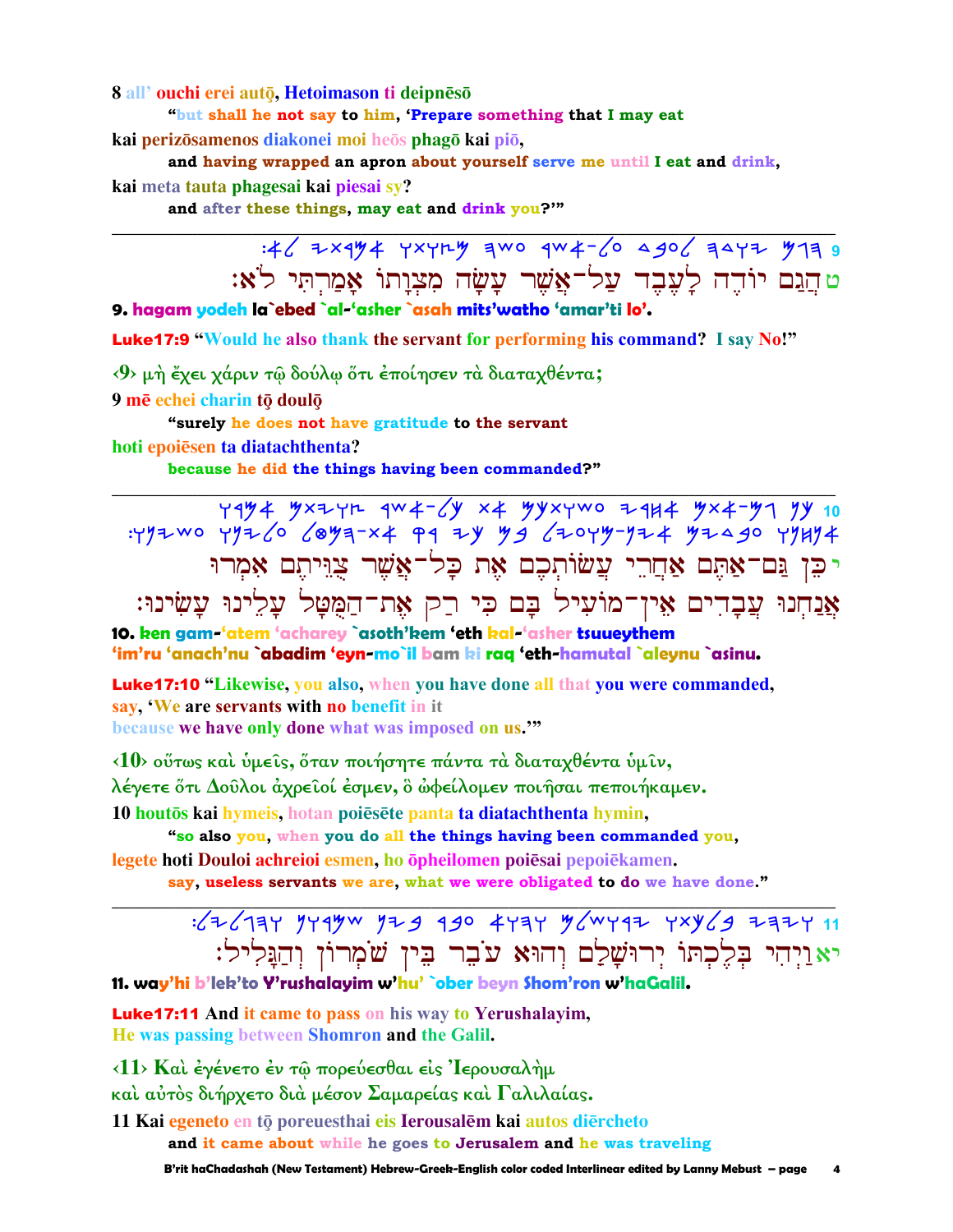dia meson Samareias kai Galilaias.

through the middle of Samaria and Galilee.

 $7209$   $749$   $749$   $749$   $749$   $749$   $749$   $749$   $744$   $71$   $74$   $749$   $712$ **: PYH4Y YAYOZY** יבויַבֹא אֶל־כִּפָר אֶחֲד וְהִנֵּה לִקְרָאתוֹ עֲשֶׂרָה אֲנָשִׁים מִצוֹרָעִים <u>ויעמדו מרחוק:</u>

12. wayabo' 'el-k'phar 'echad w'hinneh liq'ra'tho `asarah 'anashim m'tsora`im waya`am'du merachoq.

**Luke17:12** As He came to a certain village, behold, ten leprous men came to greet Him. They stood at a distance.

<12> και είσερχομένου αύτου είς τινα κώμην άπήντησαν [αύτω] δέκα λεπροι άνδρες, οϊ έστησαν πόρρωθεν

12 kai eiserchomenou autou eis tina komen apentesan [auto] deka leproi andres, and he entering into a certain village met Him ten leprous men

hoi estēsan porrōthen who stood from a distance

> : Y' A 31Y" OWY32 Y44P2Y "/YP-X4 Y4W2Y 13 יג וַיִּשְׂאוּ אֶת־קוֹלָם וַיִּקִרְאוּ יָהוּשָׁעַ מוֹרֵה חָגֵּנוּ:

13. wayis'u 'eth-golam wayig'ra'u Yahushuà Moreh chanenu.

Luke17:13 They lifted their voice and called, "Ow\\\$\\\$\\\!\!\! Teacher, have mercy on us!"

<13> και αύτοι ήραν φωνήν λέγοντες, Ίησου επιστάτα, ελέησον ήμας.

13 kai autoi ēran phōnēn legontes, Iēsou epistata, eleēson hēmas.

and they lifted up voice saying, "Yahushua, Master, have mercy upon us."

.<br>יד וַיַּרְא אוֹתָם וַיֹּאמֶר אֲלֵיהֵם לְכוּ וְהֵרָאוּ אֵל־הַכּהֵנִים ויחי בלכתם ויטחרו:

14. wayar' 'otham wayo'mer 'aleyhem l'ku w'hera'u 'el-hakohanim way'hi b'lek'tam wayit'haru.

**Luke17:14** And He saw them and said to them, "Go and show to the priests." And it came to pass when they went, they were purified.

 $\langle 14 \rangle$  και ίδών είπεν αύτοις, Πορευθέντες επιδείξατε εαυτους τοις ιερεύσιν. και έγένετο έν τῶ υπάγειν αὐτους εκαθαρίσθησαν.

14 kai idōn eipen autois,

and having seen this He said to them,

Poreuthentes epideixate heautous tois hiereusin.

"Having gone show yourselves to the priests."

kai egeneto en tō hypagein autous ekatharisthēsan.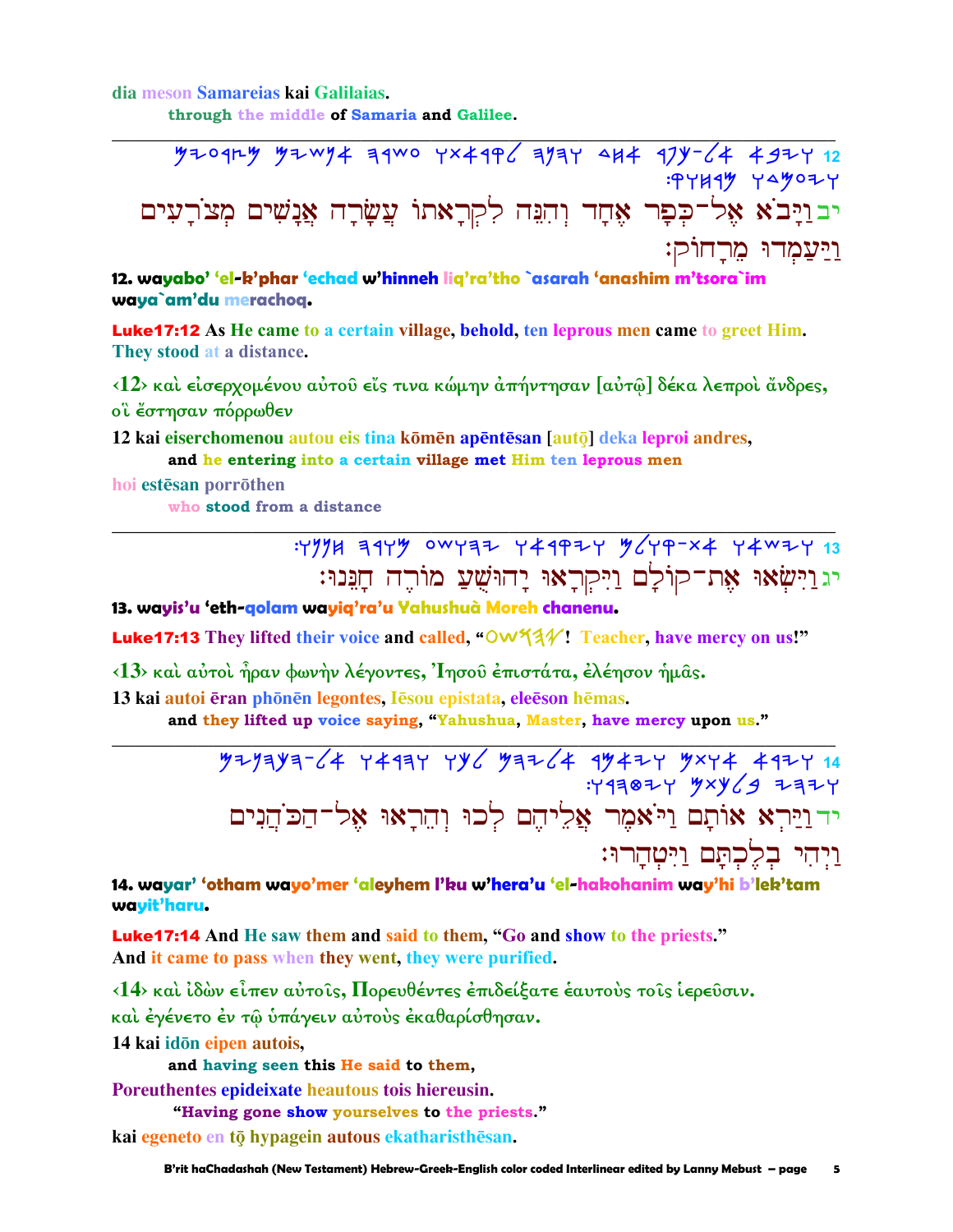$3^{w7}Y 4797 7Y 77449 777 15$  + 4747 + 4748 + 48444 + 4848; טוואָחָד מֶהֶם בִּרְאֹתוֹ כִּי נִרְפָּא וַיָּשָׁב וַיִּשַׁבַּח אָת־הַאֱלֹהִים קוֹל גַּדוֹל:

15. w'echad mehem bir'otho ki nir'pa' wayashab way'shabach 'eth-ha'Elohim gol gadol.

**Luke17:15** When one of them saw that he was healed, returned and praised the Elohim with a loud voice.

 $\langle 15 \rangle$  είς δέ έξ αύτων, ίδων ότι ίάθη, ύπέστρεψεν μετά φωνής μεγάλης δοξάζων τον θεόν, 15 heis de ex auton, idon hoti iathe,

and one of them, having seen that he was healed, hypestrepsen meta phones megales doxazon ton theon.

returned with a loud voice glorifying the Elohim,

### : 2949yw 4434 46 34424 426196 4297-60 6724 16 טזוַיִּפֹּל עֲל־פַּנֵיו לְרַגְלֵיו וַיּוֹדֶה לוֹ וְהוּא שֹׁמְרוֹנִי:

#### 16. wayipol`al-panayu l'rag'layu wayodeh lo w'hu' Shom'roni.

**Luke 17:16** He fell on his face at His feet and thanked Him. And he was a Shomroni.

 $\langle 16 \rangle$  και έπεσεν έπι πρόσωπον παρά τους πόδας αύτου εύχαριστών αύτώ· καί αύτος ήν Σαμαρίτης.

16 kai epesen epi prosopon para tous podas autou euchariston auto; and he fell on his face at His feet thanking Him.

kai autos en Samarites.

and he was a Samaritan.

 $130WX3$  3244 7430 34W03 4/3 44424 0WY32 1024 17 יזוַיַּעַן יַחוּשָׁעַ וַיֹּאמַר הֲלֹא הַעֲשַׂרַה טֹהַרוּ וְאַיִּה הַתִּשִׁעַה:

17. waya`an Yahushuà wayo'mar halo' ha`asarah toharu w'ayeh hatish'`ah.

Luke17:17 Then OW534 answered and said, "Were not ten cleansed? Where are the other the nine?"

 $\langle 17 \rangle$  άποκριθείς δέ ό 'Iησούς είπεν, Ούχι οί δέκα εκαθαρίσθησαν; οί δε εννέα που; 17 apokritheis de ho Iesous eipen, Ouchi hoi deka ekatharisthesan?

and having answered Yahushua said, "Were there not ten who were cleansed? hoi de ennea pou?

Now the nine where are they?"

 $774646$  449y xx6 gywzw zy 4ryy-46 zya 18  $3773$   $74993$   $722$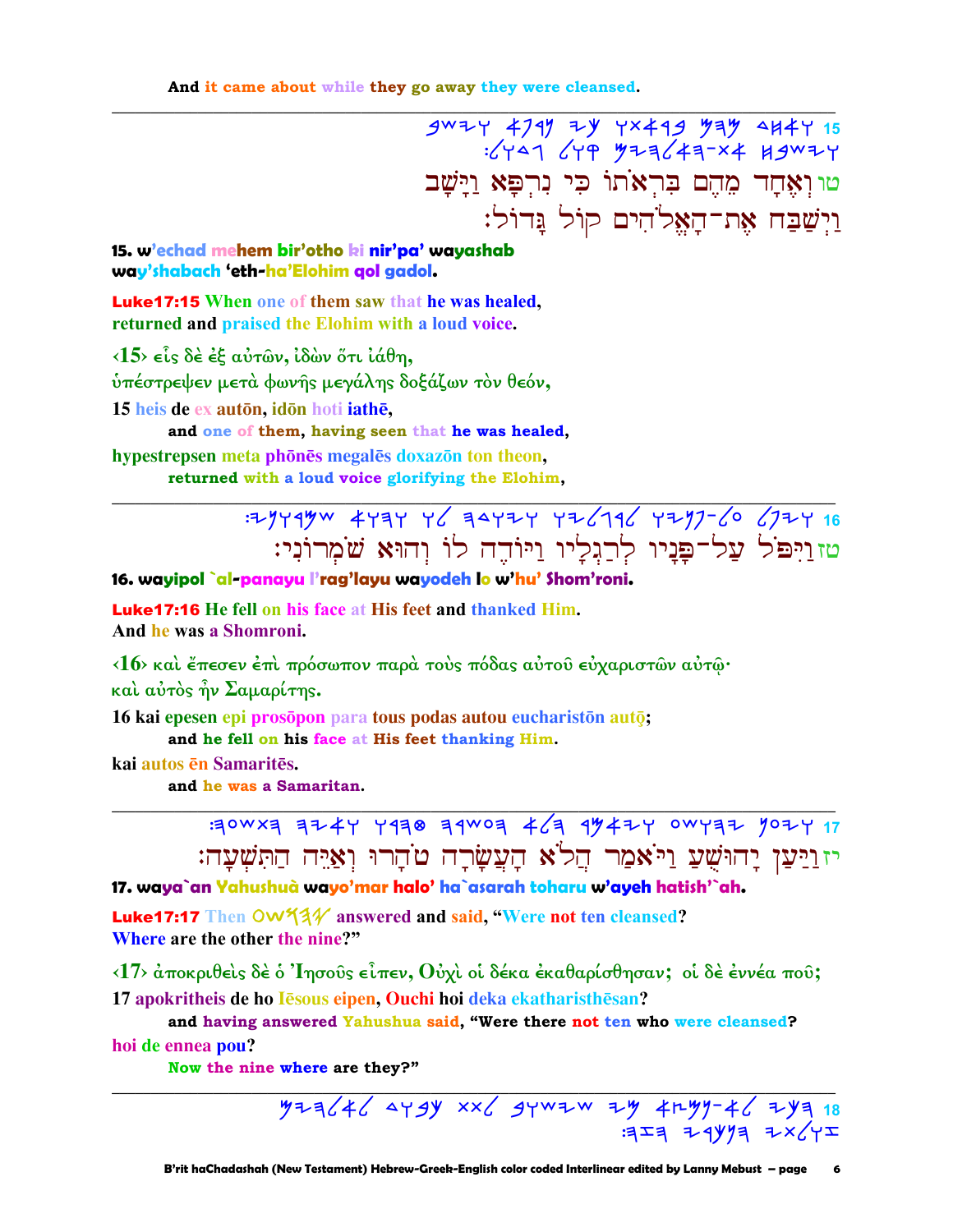# יחהֵכִי לֹא־נִמְצָא מִי שֵׁיַּשׁוּב לַחֵת כַּבוֹד לֵאלֹהִים זוּלַתִי הַנַּכְרִי הַזֶּה׃

#### 18. haki lo'-nim'tsa' mi sheyashub latheth kabod l'Elohim zulathi hanak'ri hazeh.

Luke17:18 "Was no one found that would return to give glory to Elohim except this one foreigner?"

 $\langle 18 \rangle$  ούχ ευρέθησαν υποστρέψαντες δουναι δόξαν τω θεω ει μη ο άλλογενης ουτος; 18 ouch heurethesan hypostrepsantes dounai doxan to theo

"were they not found having returned to give glory to Elohim

ei mē ho allogenēs houtos? except this foreigner?"

> $y$  302 WYA YXYYY4 Y 4 YYA YI 44 47424 19 יטוַיֹּאמֶר אֶלָיו קוּם וַלֵדְ אֱמוּנַתִךְ הוֹשִׁיעָה לַַדְ:

19. wayo'mer 'elayu gum wale'k 'emunath'ak hoshi`ah l'ak.

**Luke17:19** And He said to him, "Arise and go. Your faith has saved you."

<19> και είπεν αύτώ, Άναστας πορεύου· ή πίστις σου σέσωκέν σε.

19 kai eipen autō, Anastas poreuou; hē pistis sou sesōken se.

and He said to him, "Having arisen, go. Your faith has delivered you."

כוַיִּשְׁאֲלְהוּ הַפִּרוּשִׁים לֵאמֹר מַתַי תַּבוֹא מַלְכוּת הַאֲלֹהִים ויען ויאמר אליהם מלכוּת האלהים לֹא תבוֹא במראה עינים:

20. wayish'aluhu haP'rushim le'mor mathay tabo' mal'kuth ha'Elohim waya`an wayo'mer 'aleyhem mal'kuth ha'Elohim lo' thabo' b'mar'eh `eynayim.

**Luke17:20** The Prushim asked Him, saying,

"When shall the kingdom of the Elohim come?" He answered and said to them, "The kingdom of the Elohim shall not come with the appearance of the eyes."

<20> Έπερωτηθείς δε ύπο των Φαρισαίων πότε έρχεται ή βασιλεία του θεου άπεκρίθη αὐτοῖς καὶ εἶπεν, Οὐκ ἔρχεται ή βασιλεία τοῦ θεοῦ μετὰ παρατηρήσεως, 20 Eperõtetheis de hypo ton Pharisaion pote erchetai he basileia tou theou

now having been asked by the Pharisees when comes the kingdom of the Elohim, apekrithē autois kai eipen,

He questioned them and said,

Ouk erchetai hē basileia tou theou meta paratērēseōs,

"Is not coming the kingdom of the Elohim with observation,"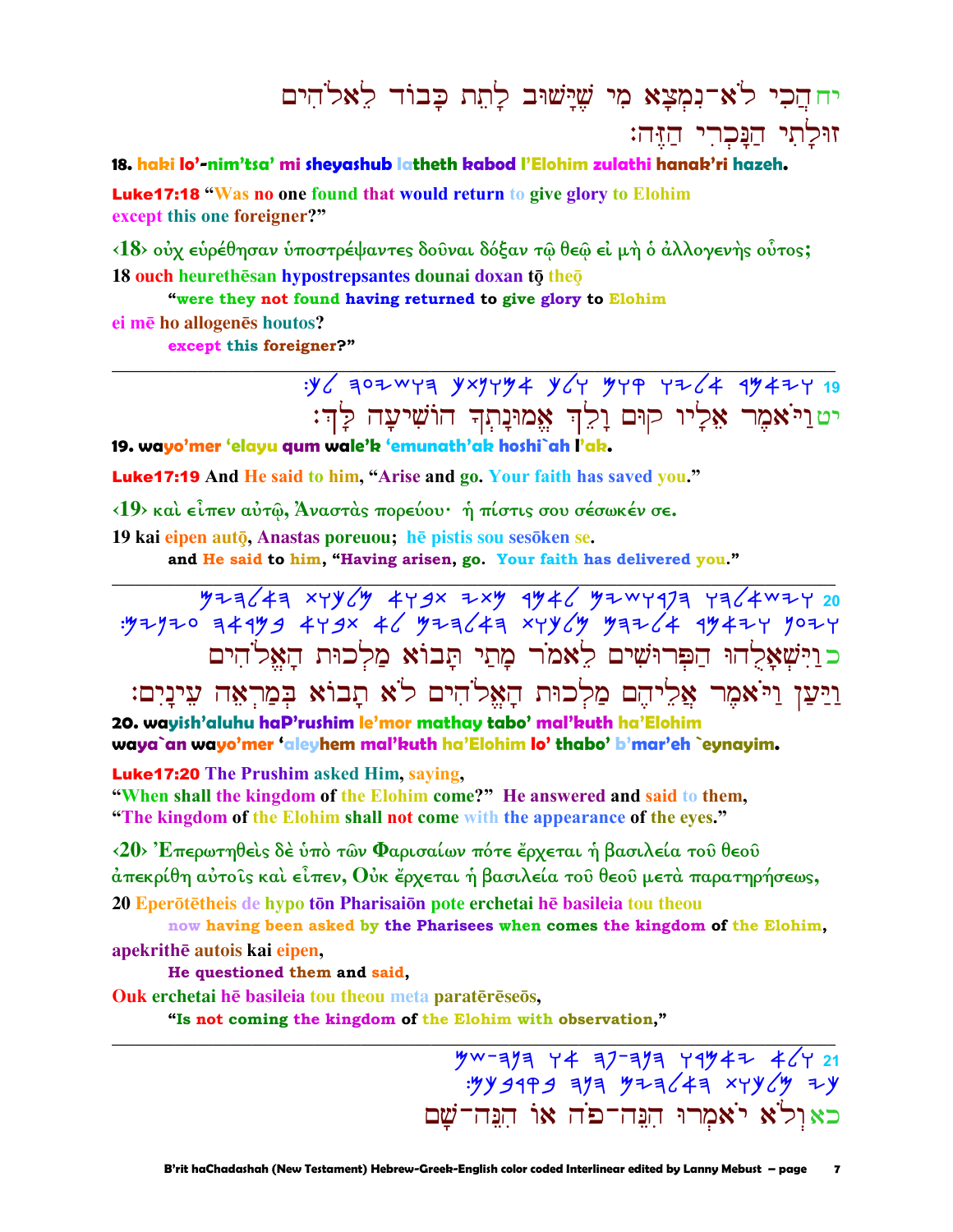כִּי מַלְכוּת הָאֱלֹהִים הִנֵּה בִקְרִבִּכֶם:

21. w'lo' yo'm'ru hinneh-phoh 'o hinneh-sham ki mal'kuth ha'Elohim hinneh b'gir'b'kem.

**Luke17:21** "nor shall they say, 'Behold, here it is!' or, 'Behold, there it is!' For behold, the kingdom of the Elohim is in your midst!"

 $\langle 21 \rangle$  ούδέ έρουσιν, Ίδου ὧδε ή, Έκει,

ίδού γάρ ή βασιλεία του θεου έντος ύμων έστιν.

21 oude erousin, Idou hode e, Ekei,

"nor shall they say, behold here it is, or there it is,

idou gar hē basileia tou theou entos hymon estin.

for behold the kingdom of the Elohim inside of you is."

 $47449$   $4747$   $4749$   $4742$   $4742$   $4742$   $4742$   $4742$   $4742$   $4742$   $4742$   $4742$   $4742$   $4742$   $4742$   $4742$   $4742$   $4742$   $4742$   $4742$   $4742$   $4742$   $4742$   $4742$   $4742$   $4742$   $4742$   $4742$   $4742$   $4742$   $4742$   $47$ : 444 464 3443-39 737 484 3772 x7446 3x274x37 כב וַיֹּאמֶר אֵל־הַתַּלְמִידִים יַמִים בַּאִים וְהִתְאֲוִּיהֶם לְרְאוֹת יוֹם אֶחָד כִּימֵי בֶן־הָאֲדָם וִלֹּא תִרְאוּ:

22. wavo'mer 'el-hatal'midim vamim ba'im w'hith'auithem lir'oth yom 'echad kimey Ben-ha'Adam w'lo' thir'u.

**Luke 17:22** And He said to the disciples, "The days are coming when you shall long to see one day of the days of the Son of Man, but you shall not see it."

<22> Είπεν δέ πρός τούς μαθητάς, Ελεύσονται ήμέραι

őτε έπιθυμήσετε μίαν τῶν ἡμερῶν τοῦ νἱοῦ τοῦ ἀνθρώπου ἰδεῖν καὶ οὐκ ὄψεσθε.

22 Einen de pros tous mathētas. Eleusontai hēmerai hote epithymēsete

and He said to the disciples, "Days shall come when you shall desire mian tōn hēmerōn tou huiou tou anthrōpou idein kai ouk opsesthe.

one of the days of the Son of Man to see and you shall not see it."

 $YYZX-C4$   $7777$   $YW-777$   $YY7C4$   $Y4Y47-Y47$  23 כגואם־יֹאמְרוּ אֲלִיכֵם הִנֵּה־שָׁם הִנֵּה־פֹה אַל־תֵּלֵכוּ ואל־תּרוּצוּ אחריהם:

23. w'im-yo'm'ru 'aleykem hinneh-sham hinneh-phoh 'al-teleku w'al-tarutsu 'achareyhem.

**Luke17:23 "And if they shall say to you, 'Behold there' or 'Behold here,'** do not go, and do not run after them."

 $\langle 23 \rangle$  και έρουσιν υμίν, Ιδου έκει, [ἤ,] Ιδου ὧδε· μη άπέλθητε μηδε διώξητε.

23 kai erousin hymin, Idou ekei, [ē,] Idou hōde;

and they shall say to you, "Behold there it is, or, behold here it is.

mē apelthēte mēde diōxēte.

Do not go out after them nor pursue them."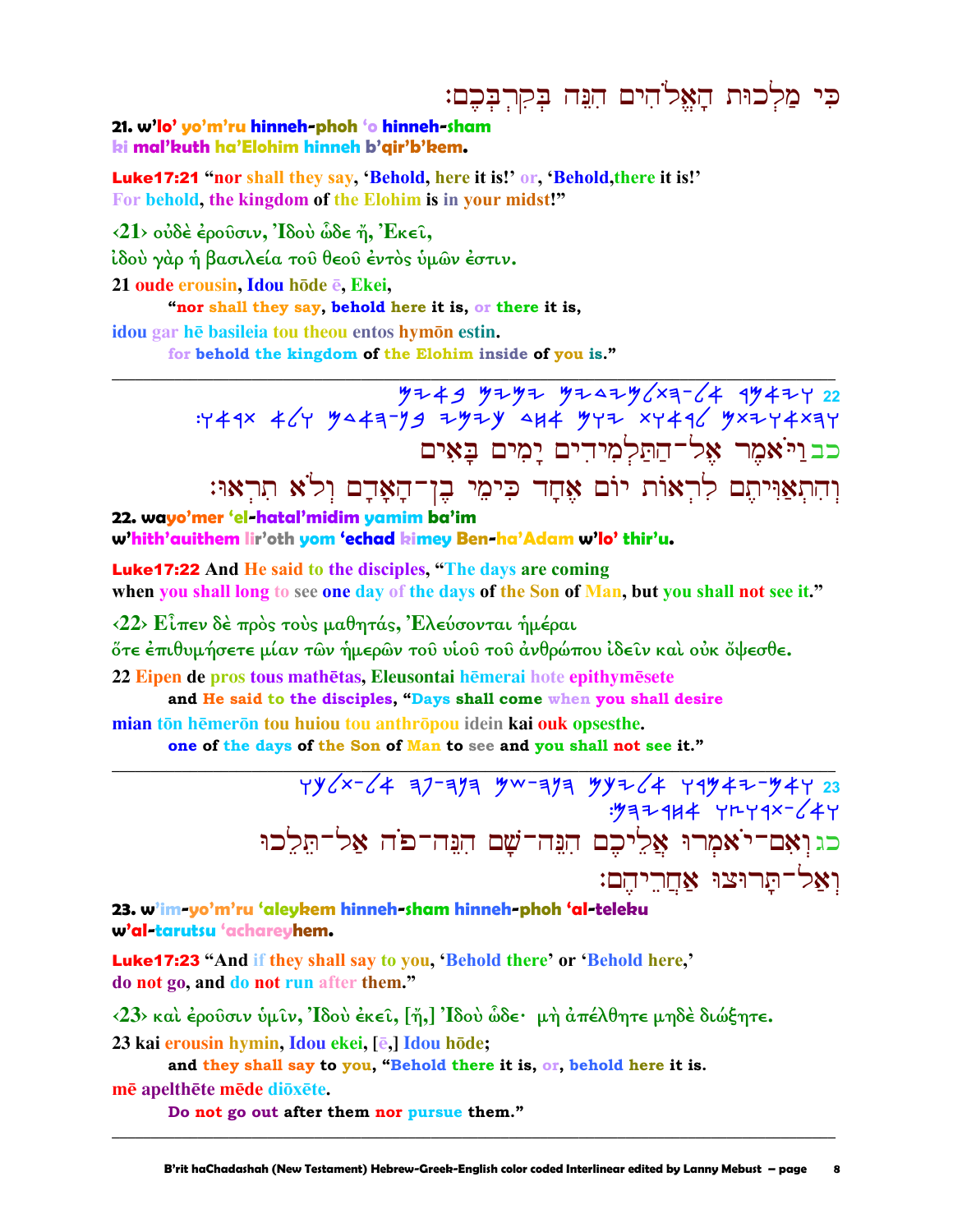$\frac{y}{y}+y\leq 1 + \frac{y}{y} + \frac{y}{y} + \frac{y}{y} + \frac{y}{y} + \frac{y}{y} + \frac{y}{y} + \frac{y}{y} + \frac{y}{y} + \frac{y}{y} + \frac{y}{y} + \frac{y}{y} + \frac{y}{y} + \frac{y}{y} + \frac{y}{y} + \frac{y}{y} + \frac{y}{y} + \frac{y}{y} + \frac{y}{y} + \frac{y}{y} + \frac{y}{y} + \frac{y}{y} + \frac{y}{y} + \frac{y}{y} + \frac{y}{y} + \frac{y}{y} + \frac{y}{$ כדכי כַבָּרָק אֲשֶׁר יִבְרַק מִקְצָה הַשָּׁמַיִם וְיָאִיר עַד־קִצָּה הַשָּׁמַיִם כֵּן־יִהְיֵה בֶן־הָאֲדָם בִּיוֹמוֹ:

24. ki kabaraq 'asher yib'raq miq'tseh hashamayim w'ya'ir `ad-q'tseh hashamayim ken-yih'yeh Ben-ha'Adam b'yomo.

**Luke17:24** "For like the lightning that flashes out of one end of the heavens, and illuminates to the other end of the heavens, so shall the Son of Man be in His day."

<24> ώσπερ γάρ ή άστραπή άστράπτουσα έκ της ύπό τον ούρανον είς την ύπ' ούρανον λάμπει, ούτως έσται ο υίος του ανθρώπου [εν τη ήμέρα αύτου]. 24 hosper gar he astrape astraptousa ek tes hypo ton ouranon

"for as the lightning flashing out of the one part under the heavens eis tēn hyp' ouranon lampei,

to the other part under the heavens shines, houtos estai ho huios tou anthropou [en tē hemera autou]. thus shall be the son of man in his day."

 $757$  4YA 9 F499 XYZA(Y 3913 (9F6 YZ6 39YW449 Y4 25 כהאַד בַּרְאֹשׁוֹנַה עַלַיו לִסְבֹל הַרְבָּה וְלְהִיוֹת נְמִאָּם בַּדּוֹר הַזֶּה:

25. 'a'k bari'shonah `alayu lis'bol har'beh w'lih'yoth nim'as bador hazeh.

**Luke17:25 "But first He has much to endure many things** and must be rejected in this generation."

 $\langle 25 \rangle$  πρώτον δέ δει αύτον πολλά παθειν

καὶ ἀποδοκιμασθῆναι ἀπὸ τῆς γενεᾶς ταύτης.

25 prōton de dei auton polla pathein

"But first it is necessary for Him to suffer many things

kai apodokimasthēnai apo tēs geneas tautēs.

and to be rejected by this generation."

כוּוְכַאֲשֶׁר הָיָה בִּימֵי נוֹחַ כֵּן יִהְיֶה בִּימֵי בֵן־הָאָדָם:

26. w'ka'asher hayah bimey Noach ken yih'yeh bimey Ben-ha'Adam.

**Luke17:26 "And just as it was in the days of Noach,** so it shall be also in the days of the Son of Man."

 $\langle 26 \rangle$  καὶ καθὼς ἐγένετο ἐν ταῖς ἡμέραις Νῶε, οὕτως ἔσται

καὶ ἐν ταῖς ἡμέραις τοῦ υἱοῦ τοῦ ἀνθρώπου·

26 kai kathōs egeneto en tais hēmerais Nōe, houtōs estai

"and just as it was in the days of Noah, thus shall be also

kai en tais hēmerais tou huiou tou anthrōpou;

in the days of the Son of Man."

 $747720$   $9740$   $97474$   $1274$   $1274$   $1274$   $1274$   $1274$   $1274$   $1274$   $1274$   $1274$   $1274$   $1274$   $1274$   $1274$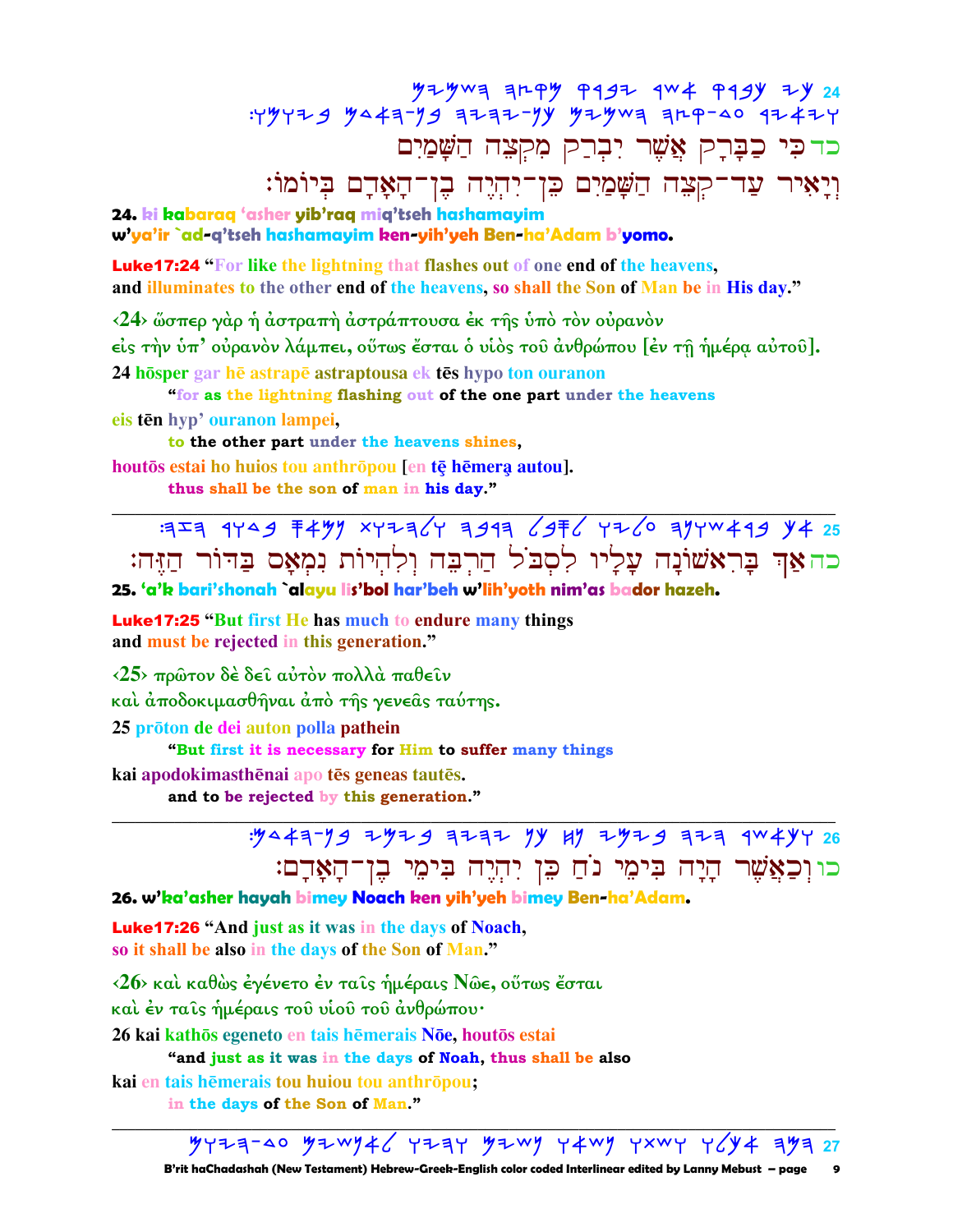כז הִמָּה אָכְלוּ וְשָׁתוּ נַשְׂאוּ נַשִׁים וְהַיוּ לַאֲנַשִׁים עַד־הַיּוֹם אֲשֶׁר־בַּא נֹחַ אֶל־הַתֵּבָה וַיַּבֹא הַמַּבּוּל וַיַּשְׁחֶת אֶת־כִּלַּם:

27. hemah 'ak'lu w'shathu nas'u nashim w'havu la'anashim `ad-hayom 'asher-**ba' Noach 'el-hatebah wayabo' hamabul wayash'cheth 'eth-kulam.** 

**Luke17:27** "they were eating and drinking, marrying women and being married to men, until the day that Noach entered into the ark, and the flood came and destroyed them all."

 $\langle 27 \rangle$  ήσθιον, έπινον, έγάμουν, έγαμίζοντο, άχρι ής ημέρας είσηλθεν Νώε είς την κιβωτόν και ήλθεν ό κατακλυσμός και άπώλεσεν πάντας.

27 esthion, epinon, egamoun, egamizonto,

"they were eating, drinking, marrying, and being given in marriage,

achri hēs hēmeras eisēlthen Nōe eis tēn kibōton

until which day entered Noah into the ark

kai elthen ho kataklysmos kai apõlesen pantas.

and came the flood and it destroyed everything."

 $3197$  081 1444 314 3xwy  $\sqrt{4}$  8y  $\sqrt{4}$  3y 333 323 44444 38 כחוִכַאֲשֶׁר הַיַּה בִּימֵי לוֹט אָכֹל וְשַׁתֹה קַנֹה וּמַכֹר נַטֹע וּבָנֹה:

28. w'ka'asher hayah bimey Lot 'akol w'shathoh qanoh umakor nato` ubanoh.

**Luke 17:28** "And it shall be as it was in the days of Lot: eating and drinking, buying and selling, planting and building."

 $\langle 28 \rangle$  δμοίως καθώς έγένετο έν ταις ήμέραις Λώτ· ήσθιον, ἔπινον, ἠγόραζον, ἐπώλουν, ἐφύτευον, ὦκοδόμουν· 28 homoios kathos egeneto en tais hemerais Lot;

"Likewise, just as it was in the days of Lot.

esthion, epinon, egorazon, epoloun, ephyteuon, okodomoun;

They were eating, drinking, buying, selling, planting, and building."

W4 10972 974 79 076 4H2-1W4 9729 2772 29  $\frac{1}{2}$   $\frac{1}{2}$   $\frac{1}{2}$   $\frac{1}{2}$   $\frac{1}{2}$   $\frac{1}{2}$   $\frac{1}{2}$   $\frac{1}{2}$   $\frac{1}{2}$   $\frac{1}{2}$   $\frac{1}{2}$   $\frac{1}{2}$   $\frac{1}{2}$   $\frac{1}{2}$   $\frac{1}{2}$   $\frac{1}{2}$   $\frac{1}{2}$   $\frac{1}{2}$   $\frac{1}{2}$   $\frac{1}{2}$   $\frac{1}{2}$   $\frac{1}{2}$  כטוַיְהִי בַיּוֹם אֲשֶׁר־יָצָא לוֹט מִסְדוֹם וַיַּמְטֵר אֵשׁ וְגַפְרִית מִן־הַשַּׁמַיִם וַיַּשְׁחֶת אֶת־כִּלַּם:

29. way'hi bayom 'asher-yatsa' Lot miS'dom wayam'ter 'esh w'gaph'rith min-hashamayim wayash'cheth 'eth-kulam.

**Luke17:29** "And it came to pass on the day that Lot came out of Sodom, fire and sulfur rained from the heavens and destroyed them all."

 $\langle 29 \rangle$  η δε ήμέρα εξηλθεν Λώτ από Σοδόμων, έβρεξεν πυρ

και θείον άπ' ουρανού και άπώλεσεν πάντας.

29 he de hemera exelthen Lot apo Sodomon, ebrexen pyr kai theion

"but on which day went out Lot from Sodom, it rained fire and sulphur

ap' ouranou kai apõlesen pantas.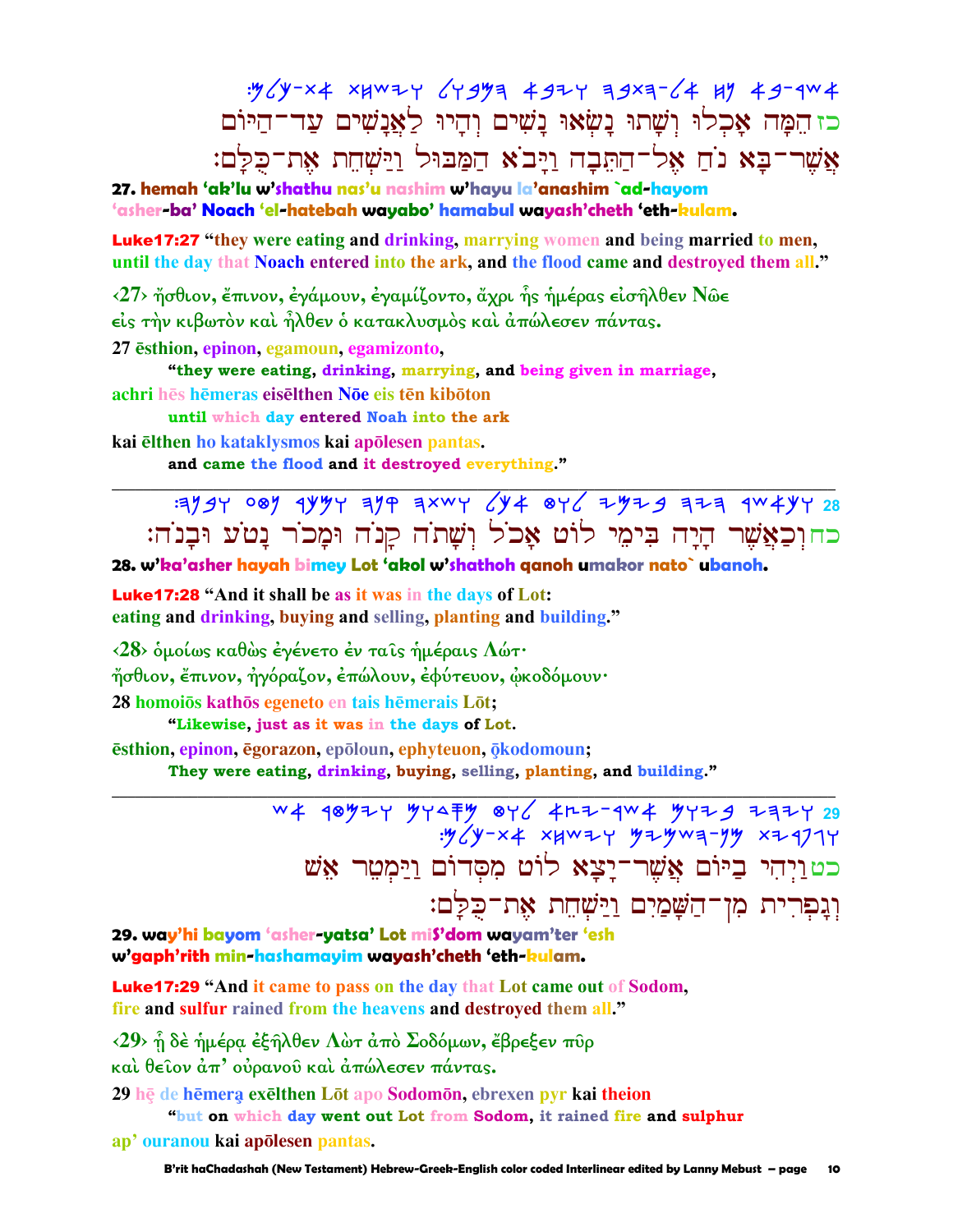from the heavens and destroyed everything."

# לִכֵּן יִהְיֶה בַּיּוֹם אֲשֶׁר יִנָּלֵה בֵּן־הָאָדָם:

 $.84/$  xw4-x4  $44/2$  32

לבזִכְרוּ אָת־אָשֶׁת לוֹט:

30. ken yih'yeh bayom 'asher yigaleh Ben-ha'Adam.

**Luke17:30** "So shall it be on the day that the Son of Man is revealed."

<30> κατά τά αύτά έσται ή ήμέρα ό υίος του άνθρώπου άποκαλύπτεται.

30 kata ta auta estai

"according to the same things it shall be hē hēmera ho huios tou anthrōpou apokalyptetai. on which day the Son of Man is revealed."

> xzgg Yz/YY 117-6 4Y77 777 9 7777 2Y WI431<br>4)-Julie Jwz-64 74W 4W4 WI4Y 9X4 X4W לאאיש כי יהיה ביום ההוא על־הגג וכליו בבית אַל־יֵרֶד לַשֵׂאת אֹתָם וְאִישׁ אֲשֶׁר בַּשָּׂרֶה אַל־יָשֹׁב לְאָחוֹר:

31. 'ish ki yih'yeh bayom hahu' `al-hagag w'kelayu babayith 'al-yered lase'th 'otham w'ish 'asher basadeh 'al-yashob l'achor.

**Luke17:31 "If a man is on the roof on that day and his vessels are in his house,** he must not go down to pick them up. A man that is in the field must not turn back."

 $\langle 31 \rangle$  έν έκείνη τη ήμέρα ὃς έσται έπι του δώματος και τα σκεύη αύτου έν τη οικία, μή καταβάτω άραι αύτά, και ο έν άγρω ομοίως μή επιστρεψάτω εις τα οπίσω. 31 en ekeinē tē hēmera hos estai epi tou dōmatos kai ta skeuē autou en tē oikia,

"on that day who shall be on the roof and his property shall be in the house, mē katabatō arai auta, kai ho en agrō

let him not come down to take them, and the one in a field homoios me epistrepsato eis ta opiso.

likewise let him not turn back to the things behind."

32. zib'ru 'eth-'esheth Lot.

**Luke17:32 "Remember Lot's wife!"** 

 $\langle 32 \rangle$  μνημονεύετε της γυναικός Λώτ.

32 mnēmoneuete tēs gynaikos Lōt. "Remember the wife of Lot."

:3242 3x4 4942 9W4Y 394942 YW79-X4 8CyC 12743 33 לגהֶחָפִץ לְמַלֵּט אֶת־נַפְשׁוֹ יְאַבְהֶנָּה וַאֲשֶׁר יְאַבֵּד אֹתָהּ יְחַיֶּהָ: 33. hechaphets I'malet 'eth-naph'sho y'ab'denah wa'asher y'abed 'othah y'chayeah. **Luke17:33** "One who desires to save his life shall lose it,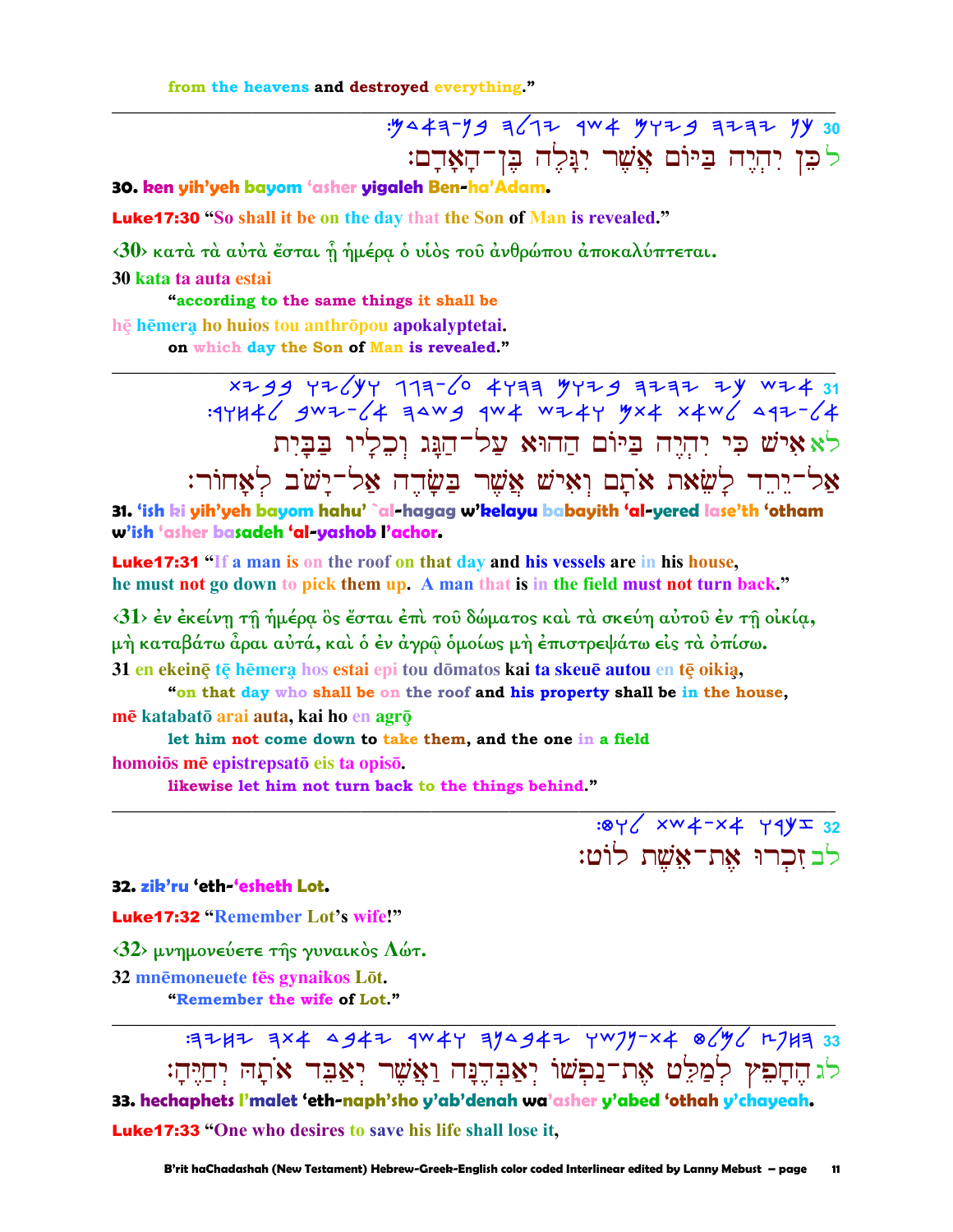and whoever loses it shall stay alive."

<33> δς έαν ζητήση την ψυχήν αύτου περιποιήσασθαι απολέσει αύτήν, ὃς δ' ἂν ἀπολέση ζωογονήσει αὐτήν.

33 hos ean zētēsē tēn psychēn autou peripoiesasthai apolesei autēn,

"whoever seeks his life to preserve shall lose it,

hos d'an apolesę zoogonesei auten.

but whoever loses it, shall preserve it."

 $x + 48$   $y - 34$   $y - 4$   $y - 4$   $z - 5$   $z - 6$   $z - 6$   $z - 7$   $z - 7$   $z - 7$   $z - 8$ .<br>9IOZ 4H4Y 4H4 JF4ZY לה אֲנִי אֹמֶר לָכֶם בַּלַיִלַה הַהוּא יִהִיוּ שִׁנַיִם בִּמְטָָה אֶחָת וִיִאָּםֶף אָחָד וְאָחָד יֵעֲזֵב:

34. 'ani 'omer lakem balay'lah hahu' yih'yu sh'nayim b'mitah 'echath w'ye'aseph 'echad w'echad ye`azeb.

**Luke17:34** "I say to you, on that night there shall be two in one bed; one of them shall be gathered and the other shall be left."

<34> λέγω ύμιν, ταύτη τη νυκτί έσονται δύο έπι κλίνης μιας,

ό είς παραλημφθήσεται και ο έτερος αφεθήσεται·

34 legō hymin, tautē tē nykti esontai duo epi klinēs mias,

"I say to you, in this night there shall be two in one bed,

ho heis paralemphthesetai kai ho heteros aphethesetai;

the one shall be taken and the other shall be left."

 $:320x$  XH4Y JF4X XH4 AHZ XYYH0 7YZZ7X YZXW 35 להשתים תהיינה טחֲנוֹת יָחַד אַחַת תֵּאָסֵף וְאַחַת תֵּעֲזֶב:

35. sh'tayim tih'yeynah tochanoth yachad 'achath te'aseph w'achath te`azeb.

**Luke17:35 "Two women shall be milling together;** one shall be gathered and the other shall be left."

<35> έσονται δύο άλήθουσαι έπι το αύτό, ή μία παραλημφθήσεται,

ή δε έτέρα άφεθήσεται.

35 esontai duo alethousai epi to auto, he mia paralemphthesetai, "there shall be two grinding at the same place, the one shall be taken,

hē de hetera aphethēsetai. but the other shall be left."

> : 9IOZ 4H4Y 4H4 7 F4YY 34W9 YZZZ YZYW 36 לוֹשִׁנַיִם יִהְיוּ בַשַּׂדֵה וְנִאֵםַף אֶחָד וְאֶחָד יֵעֲזֵב:

36. sh'nayim yih'yu basadeh w'ne'esaph 'echad w'echad ye`azeb.

**Luke17:36** ["Two shall be in the field, and one shall be gathered and the other shall be left."

 $\langle 36 \rangle$  δύο ἔσονται ἐν τῷ ἀγρῷ ὁ εἶς παραληθήσεται, καὶ ὁ ἅτερος ἀφεθήσεται.